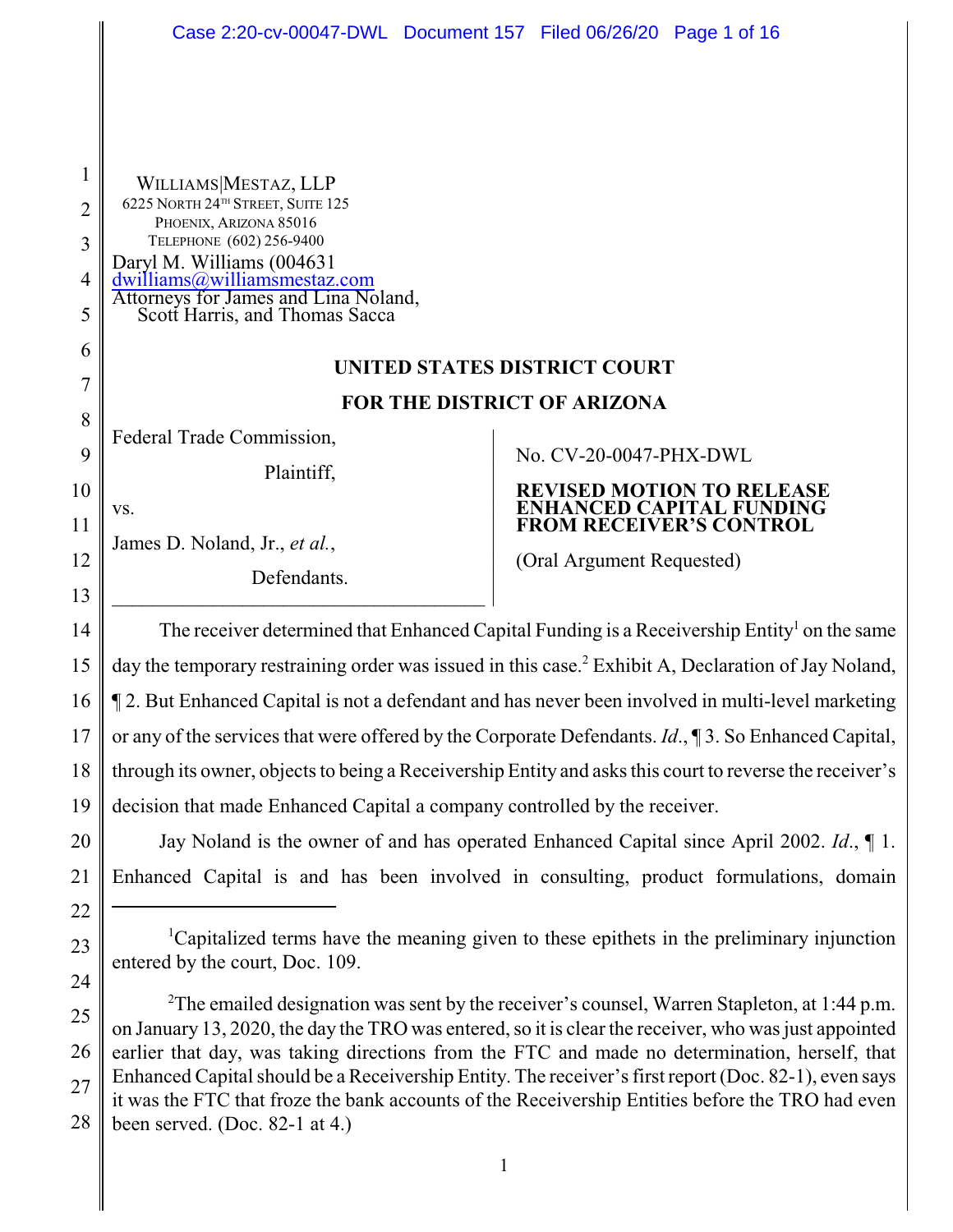1 2 3 4 5 6 7 8 registrations, and software development and strategies. *Id*., ¶ 4. The attached declaration of Crystal Roney, exhibit B, identifies the amount and source of gross revenues received by Enhanced Capital Funding from its business activities each year since it began operation. A relatively small amount has been received from the Corporate Defendants for licensing of product used by Success By Media, LLC, dba Success By Health; there is a licensing agreement between Enhanced Capital and Success By Media that requires Success By Media to pay royalties for the sale of the products it has been and is now selling under the receiver's management. Exhibit A, ¶ 6; exhibit B, Declaration of Crystal Roney, at ¶ 5.

9 10 The Supreme Court just decided *Liu v. SEC*, 591 U.S. (2020). This June 22, 2020, decision renders the receiver's seizure of the assets of Enhanced Capital Funding illegal.

11 12 13 14 15 16 17 18 19 20 21 22 *Liu* involved the SEC expanding equitable powers beyond the language of a statute, 15 U.S.C. § 78u(d)(5), that allows "any Federal court [to] grant . . . *any equitable relief* that may be appropriate or necessary for the benefit of investors." *Id*. (emphasis added). The analogue to this in the FTC's realm is 15 U.S.C. § 53(b), which allows the FTC to file suit "in a district court of the United States to enjoin any such act or practice," meaning a violation of the law. These sister agencies—the SEC and the FTC—have gradually expanded their equitable powers under these two statutes beyond the language of the statutes and any legislative history. David M. Fitzgerald, *The Genius of Consumer Protection Remedies Under Section 13(b) of the FTC Act* (Paper, FTC 90th Anniversary Symposium, September 23, 2004) available at [https://bit.ly/2EFgaK8](#page-1-0). And these sister agencies mimic each other, *id*., and this aping resulted in the overreach the Supreme Court pared back in *Liu*. What *Liu* says, in other words, is exactly applicable to the FTC's exercise of equitable rights not granted by 15 U.S.C. § 53(b).

<span id="page-1-0"></span>23 24 25 26 27 In fact, the *ratio decidendi* of *Liu* is *a fortiori* applicable to the FTC's overreaching because the FTC statute, 15 U.S.C. § 53(b), gives the FTC *only* the right to an injunction, not the "any equitable relief" as allowed by the SEC analogue. And there is nothing to enjoin so far as non-party Enhanced Capital is concerned because Enhanced Capital's business activities have never involved anything that even the FTC can argue is within the ambit of the FTC Act—consumer protection.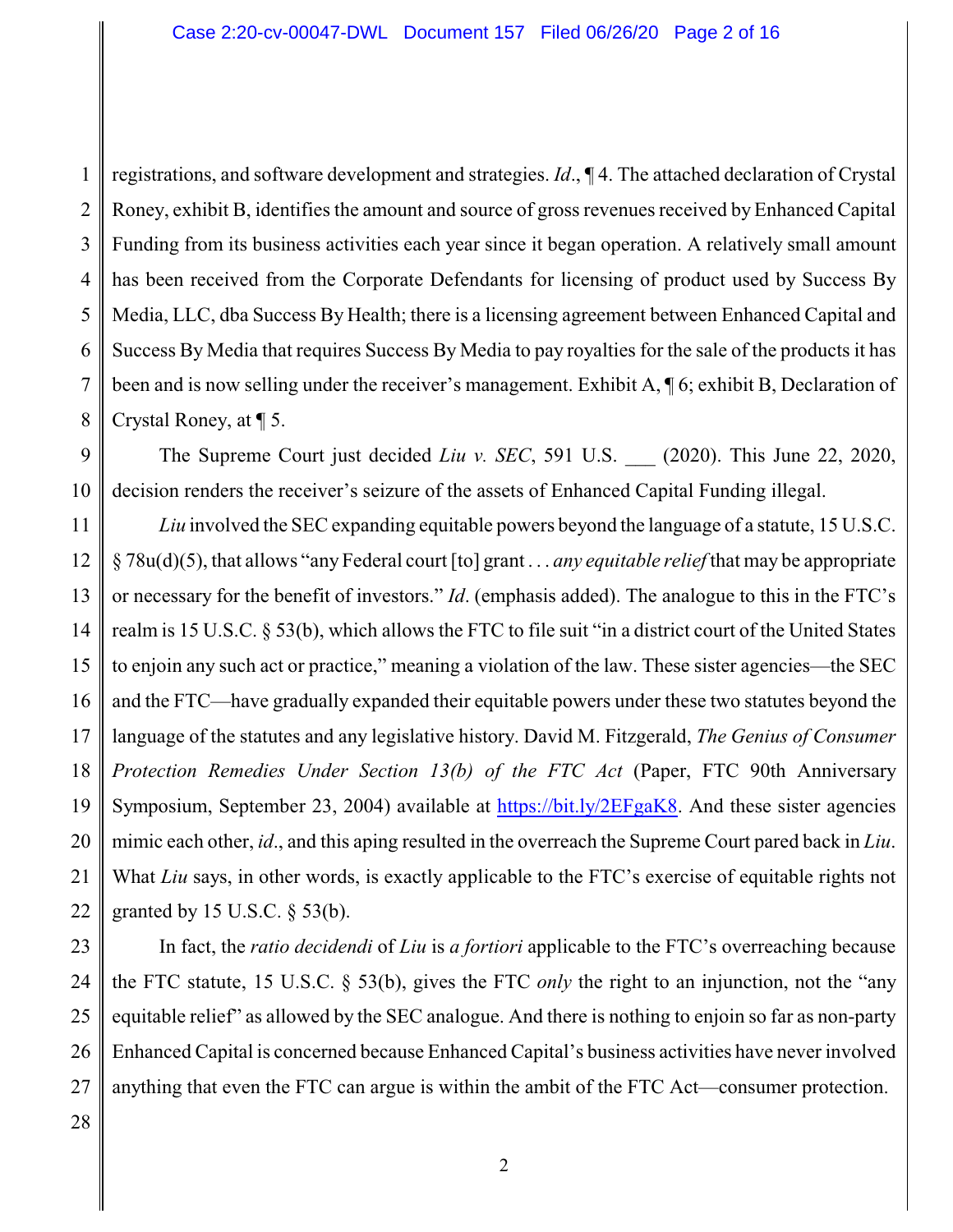| 1        | Certainly, Enhanced Capital's dealings with Success By Media or Success By Health are                                                                                                         |  |
|----------|-----------------------------------------------------------------------------------------------------------------------------------------------------------------------------------------------|--|
| 2        | beyond the FTC's pale because no consumers were even involved. Exhibit A, $\P$ 5. The dealings                                                                                                |  |
| 3        | between Enhanced Capital and the Corporate Defendants were commercial, contractual dealings.                                                                                                  |  |
| 4        | <i>Id.</i> 16. Enhanced Capital licensed its property to Success By Media so products could be sold by                                                                                        |  |
| 5        | Success By Media to the consumers, and the <i>quid pro quo</i> was the licensing fees paid to Enhanced                                                                                        |  |
| 6        | Capital by Success By Media. <i>Id.</i> $\mathcal{A}$ 6. These licensing fees were an expense paid by the Corporate                                                                           |  |
| 7        | Defendants that reduced their net profit. $Id. \P$ 7.                                                                                                                                         |  |
| 8        | Which brings this court back to Liu v. SEC. The Supreme Court held that the only portion of                                                                                                   |  |
| 9        | ill-gotten gains subject to an equitable seizure or restitution or disgorgement—the Court recognizes                                                                                          |  |
| 10       | these as synonyms—is net profit. The issue in the Liu "was whether, and to what extent, the SEC                                                                                               |  |
| 11       | may seek 'disgorgement' through its power to award 'equitable relief' under 15 U.S.C. § 78u(d)(5)."                                                                                           |  |
| 12       | 591 U.S. at , (slip op., at 1). The Supreme Court ruled that equitable remedies allowed by                                                                                                    |  |
| 13       | statute—which the SEC statute allows, but the FTC statute does not—does not permit the SEC to                                                                                                 |  |
| 14       | seize money for restitution beyond net profits realized from prohibited activity because                                                                                                      |  |
| 15<br>16 | "statutory reference[s]" to a remedy grounded in equity "must, absent other indication, be deemed to contain the limitations imposed upon its<br>availability that equity typically imposes." |  |
| 17       | 591 U.S. at (slip op. at 14).                                                                                                                                                                 |  |
| 18       | The holding in Liu v. SEC is simple. The only restitution allowed and the only thing that may                                                                                                 |  |
| 19       | be seized for restitution is the net profits or net gain from wrongful conduct.                                                                                                               |  |
| 20       | In interpreting statutes like $\S 78u(d)(5)$ that provide for "equitable relief,"<br>this Court analyzes whether a particular remedy falls into "those                                        |  |
| 21       | categories of relief that were <i>typically</i> available in equity."591 U.S.<br>$(2020)$ slip op., at 5. The Court then proceeds with the review of both                                     |  |
| 22       | treatises and case law that limit equitable relief to net profits after<br>expenses.                                                                                                          |  |
| 23       |                                                                                                                                                                                               |  |
| 24       | 591 U.S. at (slip op., at 5 <i>passim</i> ) (emphasis by the court). The Court makes it clear that it is                                                                                      |  |
| 25       | only a wrongdoer's net profits that can be seized for restitution that, then, must be paid to the                                                                                             |  |
| 26       | victims of the wrongdoing.                                                                                                                                                                    |  |
| 27<br>28 | Decisions from this Court confirm that a remedy tethered to a<br>wrongdoer's net unlawful profits, whatever the name, has been a mainstay<br>of equitable courts.                             |  |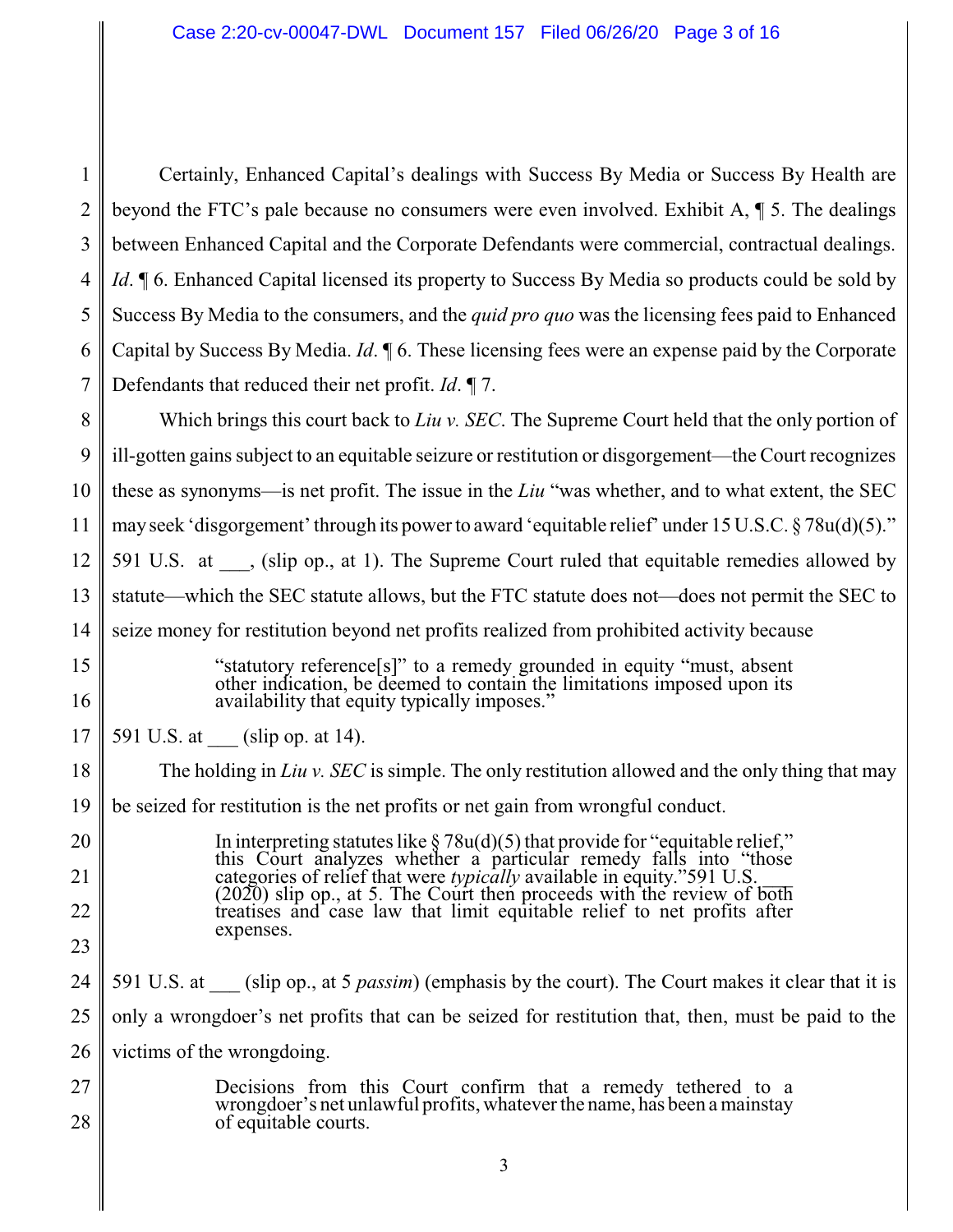1 591 U.S. at (slip op., at 7).

 $\mathfrak{D}$ 3 4 5 The Court in *Liu v. SEC* makes it clear that even the Court itself, much less inferior courts, cannot violate cardinal rules of statutory construction. Thus, when considering the statute before it in *Liu v. SEC*, the Court held that the SEC's equitable rights to seize profits from wrongdoing had to be for the benefit of the investors, not the public at large.

- But the SEC's equitable, profits-based remedy must do more than simply benefit the public at large by virtue of depriving a wrongdoing of illgotten gains. To hold otherwise would render meaningless the latter part of  $\S$  78u(d)(5).... [T]he Court found that the additional statutory language must be given effect since the section "does not, after all, authorize . . . 'equitable relief' *at large*." *Id*., slip op. at 16. The Court made it clear that "the Court [cannot] violate the "cardinal principle of interpretation that courts must give effect, if possible, to every clause and word of a statute.
- 11 *Id*.

6

7

8

9

10

12 13 14 15 16 17 Similarly, neither the Court nor any federal court can read something into a statute that is not there because the Court disallowed the general seizure of assets for restitution in the *Liu* case. The statute in the case *sub judice* allows only one remedy for the Federal Trade Commission. That remedy is an injunction against ongoing or future illegal conduct. There is no right for the appointment of a receiver or the seizure of assets because the statute, borrowing from the language of the court in *Liu*, does not authorize equitable relief *at large*.

18 19 20 21 More importantly, even if there were a grant, the only relief allowed when a statute allows equitable powers is the wrongdoer's net profits. Therefore, assuming, *arguendo*, the defendants are wrongdoers, the only thing this court has power to seize is the net profits of the wrongdoers, not the assets and profits of a non-party, Enhanced Capital.

22 23 24 25 26 27 28 The *Liu* case deals with the complex situation where a wrongdoer uses a shell entity or third party to shuttle off net profits or moves money around to escape the equitable powers of a court. 591 U.S. at (slip op., at 17, *et seq.*) The court held, though, that a factual finding that such a practice exists is rife with dangers that could transform a net-profits-focused remedy into a penalty. After citing cases about a wrongdoer channeling profits to friends, family, or clients, or recovering money from both a tipper and a tippee (both of whom are wrongdoers under the securities law), the court saysthe only way there can be a joint and several disgorgement or restitution is if "the facts are such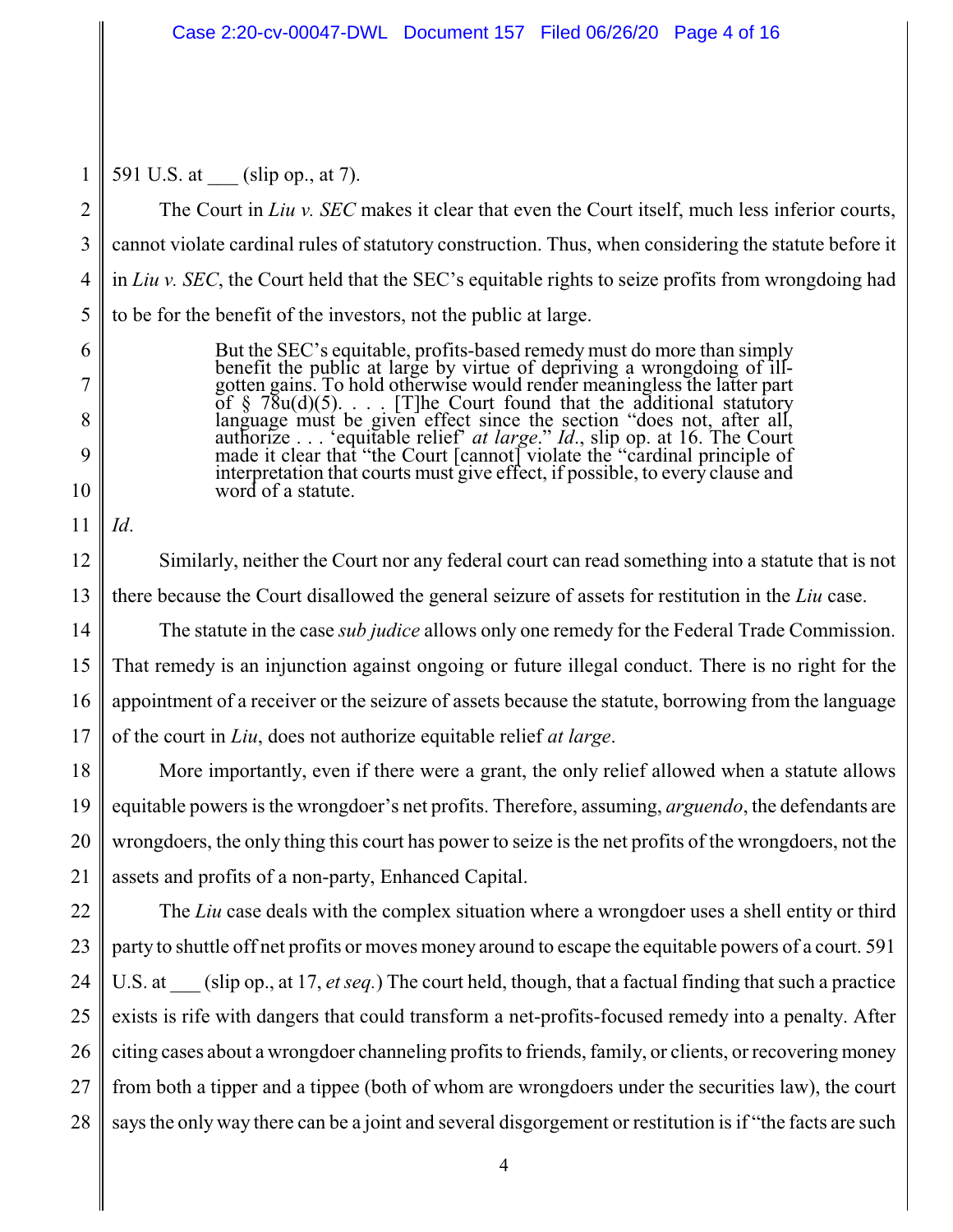1  $\mathfrak{D}$ 3 4 that [the wrongdoers] can, consistent with equitable principles, be found liable for profits as partners in wrongdoings." 591 U.S. at (slip op., at 18). This is akin to the factual predicate necessary to pierce a corporate veil, which is not easy because the law recognizes the separate existence of corporate entities and shareholders/members.

5 6 The court underscored its may-not admonition to lower courts, and it affirmed that restitution or disgorgement awards (when they are permitted) cannot exceed net profit.

> Courts may not enter disgorgement awards that exceed the gains "made upon anybusiness or investment, when both the receipts and payments are taken into account." . . . Accordingly, courts must deduct legitimate expenses before ordering disgorgement under  $\S 78u(d)(5)$ . A rule to the contrary that "make[s] no allowance for the cost expenses of conducting [a] business" would be "inconsistent with the ordinary principles and practice of courts of chancery.

11 591 U.S. at (slip op., at 19).

7

8

9

10

12 13 14 15 16 17 18 The statute under which the FTC is proceeding in this case, of course, is unlike the statute in *Liu v. SEC*. The statute here does not allow any sort of equitable relief, much less, as the court said in *Liu*, "equitable relief *at large*." But disregarding the fact that the only remedy allowed the FTC under 15 U.S.C. § 53(b) is an injunction against future or ongoing action, there is no basis upon which this court can countenance the receiver's overreach designating Enhanced Capital as a Receivership Entity. It is not. It is not a wrongdoer. None of its assets are touchable for any sort of equitable seizure or control even if the FTC had the rights to do so under the law.

19 20 21 22 Nonetheless, the FTC has informed counsel that it will not consent to the release of Enhanced Capital, and it has given a series of reasons why it told the receiver to designate Enhanced Capital as a Receivership Entity, a clandestine, *ultra vires* injunction that subverts due process and wrongly shifts the burden of filing this motion to Enhanced Capital.

23 24 25 26 27 28 The FTC thinks the receiver's designation means everything owned by Enhanced Capital is within the pale of the receiver's control, that is to say, the FTC's control. The effect is to keep the defendants from defending themselves. The FTC wants to win by default, which it will if the Receivership Entities cannot pay to defend themselves. It wants to keep the Assets the receiver has seized from even non-party Enhanced Capital for restitution purposes that are not available to the FTC according to the holding in *Liu v. SEC*. *Liu* means the expansion of a statutory remedy allowing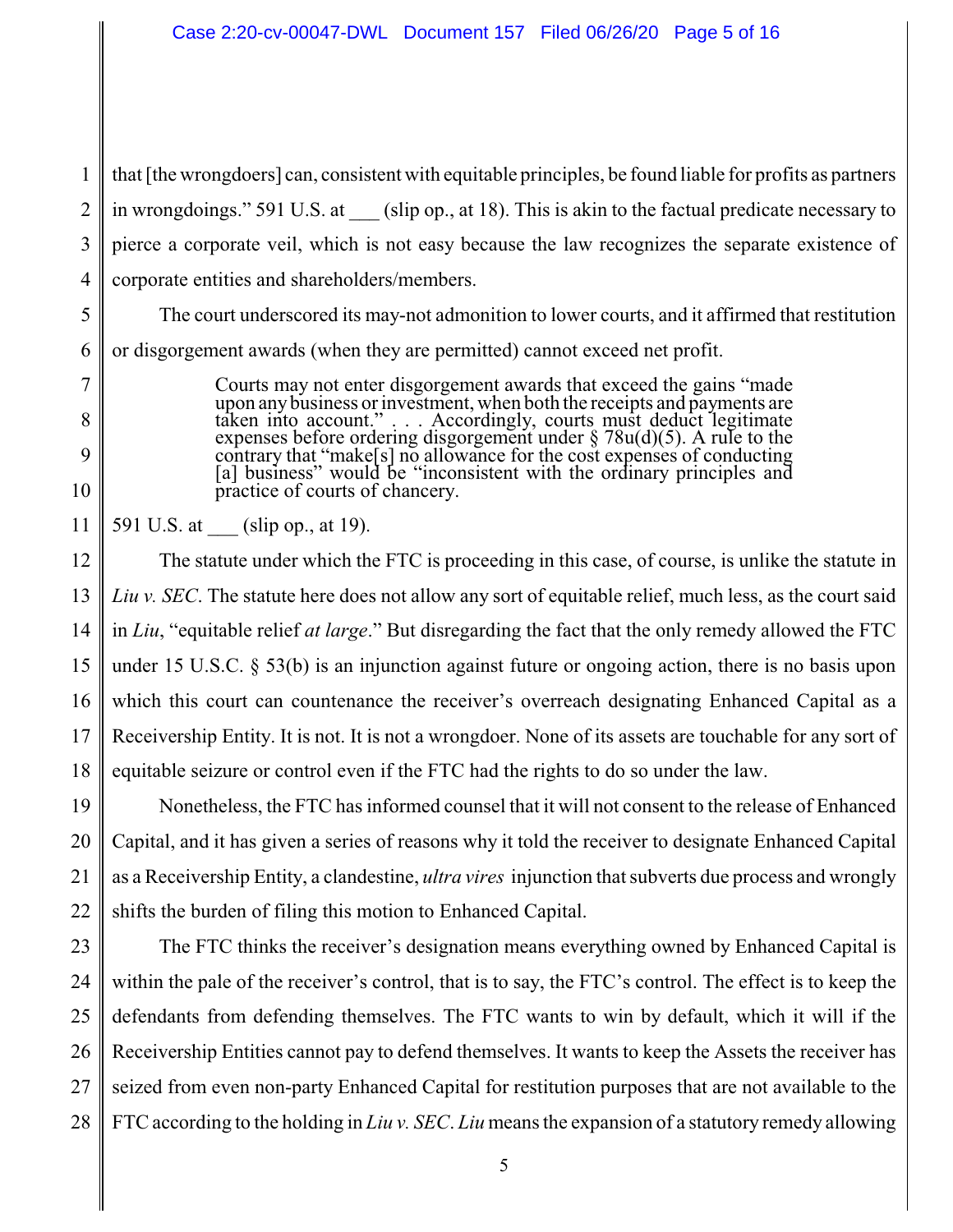1  $\mathfrak{D}$ only an injunction to include seizure of assets—even seizure for restitution to consumers—is contrary to the law.

The 7th Circuit was prescient. It has already ruled that restitution is not available in a case like this, *FTC v. Credit Bureau Center, LLC*, 937 F.3d 764 (7th Cir. 2019). The 7th Circuit cited Supreme Court precedent and distinguished contrary decisions in other circuits, including the 9th Circuit to reach its vatic result. Even 9th Circuit panels have questioned the 9th Circuit's acquiescence to restitution as a remedy:

> I respectfully suggest that such interpretation [i.e., restitution in an FTC case] is no longer tenable.

> Because the text and structure of the statute unambiguously foreclose such monetary relief, our invention of this power wrests from Congress its authority to create rights and remedies. And the Supreme Court's recent decision in *Kokesh v. SEC*, \_\_\_ U.S. \_\_\_, 137 S.Ct. 1635, 198 L.Ed.2d 86 (2017), undermines a premise in our reasoning: that restitution under § 13(b) is an "equitable" remedy at all. Because our interpretation wrongly authorizes a power that the statute does not permit, we should rehear this case en banc to relinquish what Congress withheld.

*FTC v. AMG Capital Management, LLC*, 910 F.3d 413, 429 (2018) (O'Scannlain, J. and Bea, J. concurring).

*Liu v. SEC* does more than undermine the 9th Circuit's allowance of restitution. The holding by the 7th Circuit is clearly right, and holdings in the 9th Circuit otherwise are clearly wrong.

Quite apart from the lack of a legal basis for the receiver's seizure of Enhanced Capital, a balancing of equities militates in favor of releasing Enhanced Capital. It is a company that enables Noland to earn money for bread on the table, and the individual defendants want to use Enhanced Capital to generate money during the pendency of this lawsuit for, *inter alia*, attorney's fees. Exhibit A, ¶ 8. It is unfair for this court to allow the receiver—the FTC, actually—to deprive the individual defendants of a livelihood and a means to defend the claims brought by the Federal Trade Commission. "[T]his suit was brought to establish the defendants' wrongdoing; the court cannot assume the wrongdoing before judgment in order to remove the defendants' ability to defend themselves. The basis of our adversary system is threatened when one party gains control of the other party's defense as appears to have happened here." *Federal Savings & Loan Insurance Corp.*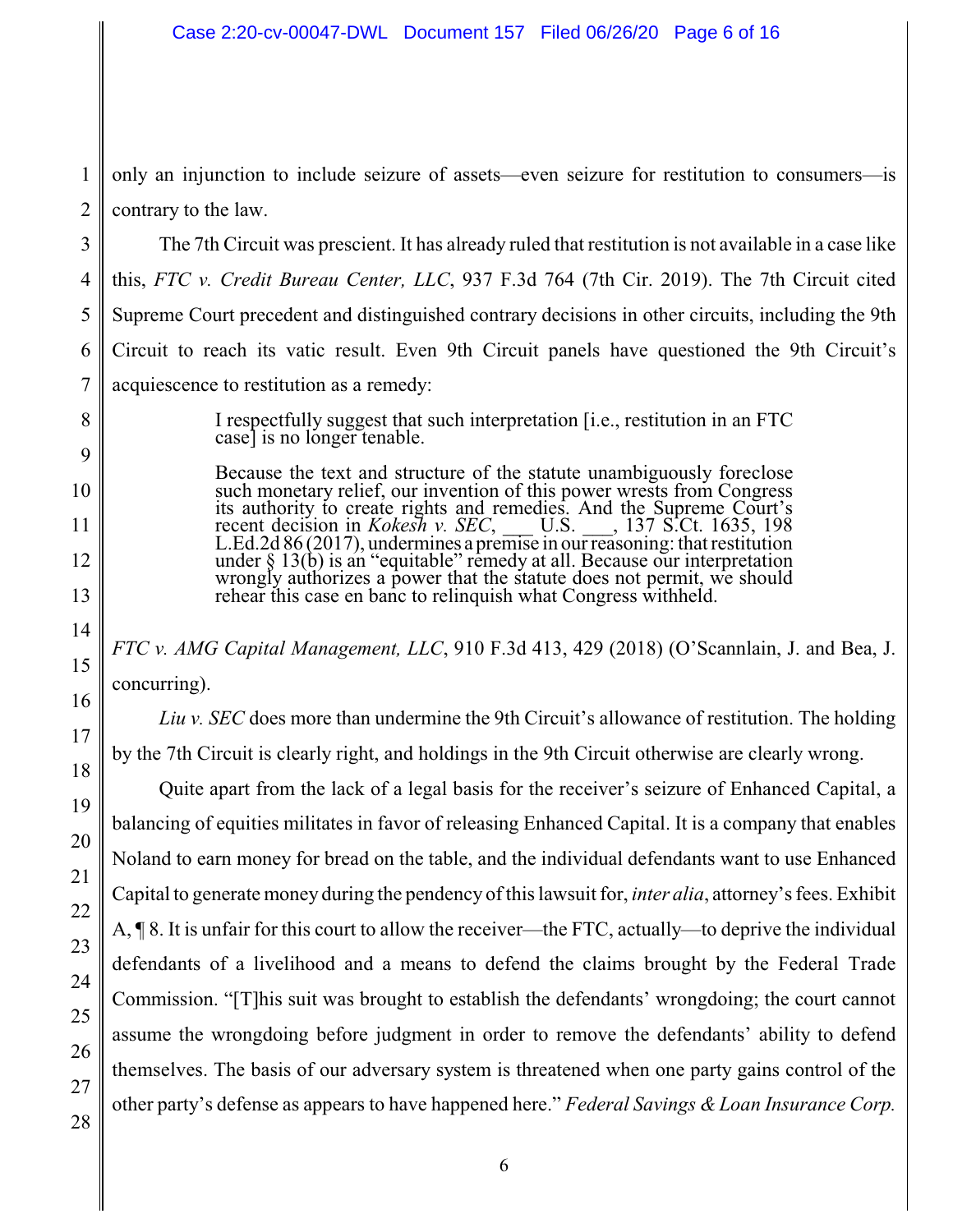1  $\mathfrak{D}$ 3 4 *v. Dixon*, 835 F.2d 554, 565 (5th Cir. 1987) cited with approval in *Commodity Futures Trading Commission v. Nobel Metals International, Inc*., 67 F.3d 766 (9th Cir. 1995)(requiring exercise of discretion to allow attorney's fees from frozen assets "in light of the fact that wrongdoing is not yet proved").

5 6 Under *Liu v. SEC*, the only remedy available to the FTC is an injunction against illegal conduct. Thus, depriving the defendants of funds for defense is violative of due process rights.

7 8 9 10 An aside about both the FTC's *modus operandi* and the confirmation bias affecting this case—the FTC's attitude and its seizure of Enhanced Capital—is merited. First, its *modus operandi*. The FTC has acknowledged the advantage of expanding its powers graduallywhile operating under the radar, so to speak:

> In exploring its section 13(b) authority, the Commission moved warily, selecting cases with compelling facts that established clear violations of well-established legal standards, and advancing well-supported legal arguments to support limited and clearly justified equitable relief. Through this carefully considered, step-by-step approach, the Commission established its basic Section 13(b) analyses and arguments, and obtained favorable decisions endorsing them, before pursuing a more ambitious agenda.

. . . .

. . . . In the early years, the effort to employ Section 13(b) in the consumer protection arena received relatively little attention. . . . For those of us who saw the development of Section 13(b) as important, however, that was liberating, rather than frustrating, because it allowed us to pursue our efforts with little interference.

20 David M. Fitzgerald, *The Genius of Consumer Protection Remedies Under Section 13(b) of the FTC*

21 22 *Act* (Paper, FTC 90th Anniversary Symposium, September 23, 2004) at 21–22, available at <https://bit.ly/2EFgaK8>.

23 24 25 26 27 This slow turning-up of the heat to boil the frog has been working, but that does not mean, as the Supreme Court in *Liu v. SEC* ruled, that it is right and that this court should allow itself to be seethed because of the FTC's churning. Having the receiver designate Enhanced Capital as a receivership Entity is exactly consistent with the FTC's back-room machinations. This court, under *Liu*, must not countenance and succumb to this legerdemain.

28

11

12

13

14

15

16

17

18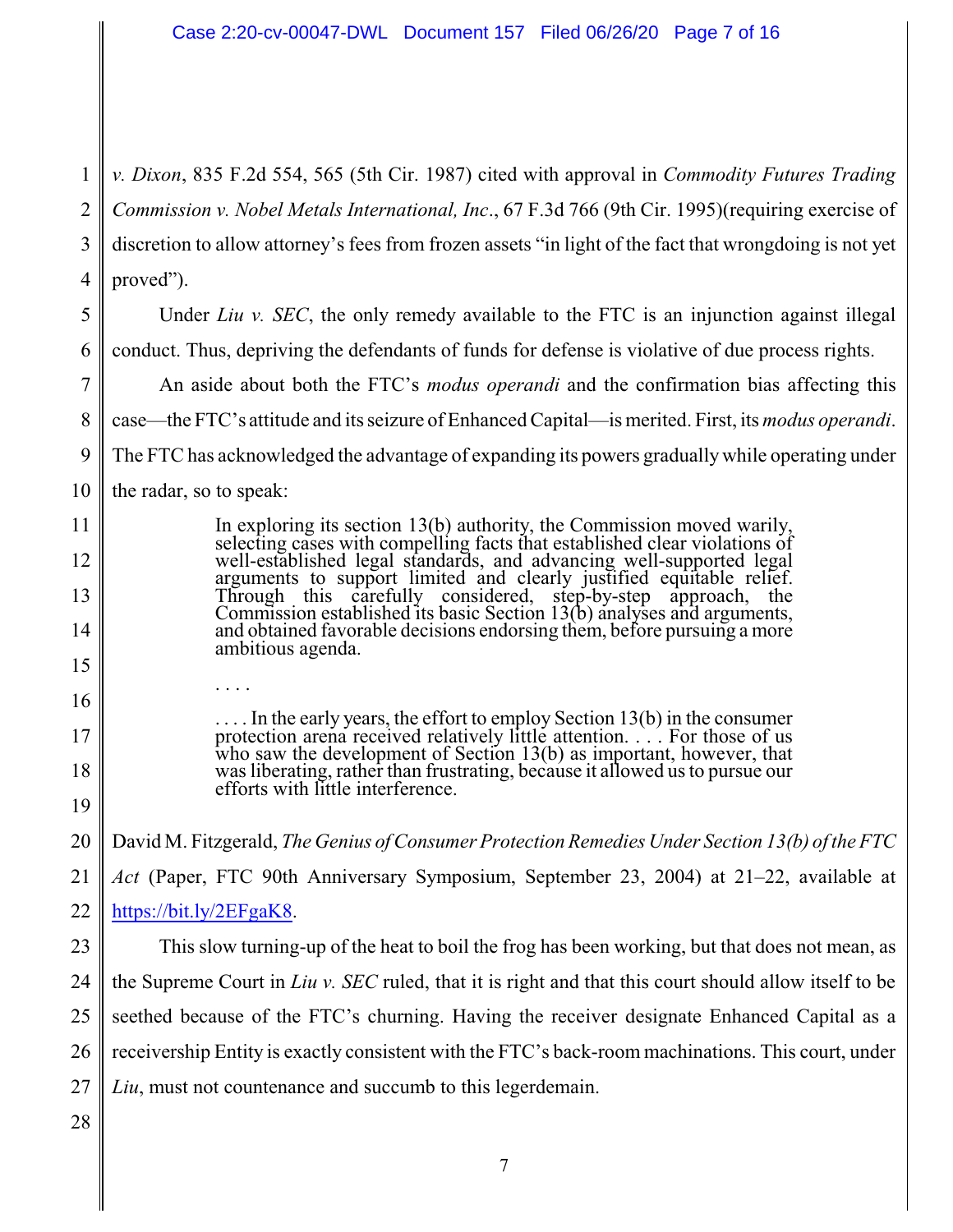1  $\mathcal{L}$ 3 4 5 6 7 8 9 10 11 12 13 14 15 16 17 18 19 20 21 22 23 24 25 26 27 The FTC's confirmation bias is the second important aside. Leo Tolstoydescribed the blinding effect of confirmation bias: The most difficult subjects can be explained to the most slow-witted man if he has not formed any idea of them already; but the simplest thing cannot be made clear to the most intelligent man if he is firmly persuaded that he knows already, without a shadow of a doubt, what is laid before him. Leo Tolstoy, *The Kingdom of God is Within You,* Ch. 3 (1893), Constance Garnett, translator. Project Gutenberg, <http://www.gutenberg.org/cache/epub/4602/gp4602.html>. (accessed April 3, 2012). The FTC's confirmation bias is patent. It is wont to characterize Jay Noland dysphemistically: it repeatedly calls him a serial pyramid-scheme promoter (Doc. 8 at 6), a recidivist as though this is a criminal proceeding, and the court has acceded to this.<sup>3</sup> The FTC disparages Mr. Noland even though the stipulated Order in CV-00-2260-PHX-DWL says there is no admission of wrongdoing. (Stipulated Judgment and Order for Permanent Injunction Against J.D. Noland, CV-00-2260-PHX-DWL (July 2, 2002) at 2, ¶ 4.) The 2002 order even says it cannot be construed as the FTC and this court has done. This order shall not be construed as an admission or finding of guilt or wrong doing on the part of the Defendant. *Id*. at ¶ 7. The sardonicism is implicit in the FTC's dysphemisms underscores its bias. The FTC's disregard of the court's shall-not-be-construed order in 2002 is contumacious, also an earmark of bias. So expecting the FTC to be less vitriolic so far as Enhanced Capital is concerned may ask too much even though the FTC's mission was provoked by the fulminations of a cabal. <sup>3</sup>This court's order in support of the preliminary injunction, Doc. 106, justifies a receiver instead of a monitor by saying, "It would be folly to reinsert a recidivist pyramid scheme operator into management and hope the third time will be the charm," Doc. 106 at 27:14–16, even though Jay Noland has never admitted to or been adjudged a pyramid scheme operator. There has never been a first time, much less a third time. It is virtually certain the FTC will piggy-back on the court's

28 unfortunate, prejudicial comment to justify ongoing *ad hominums* against Mr. Noland.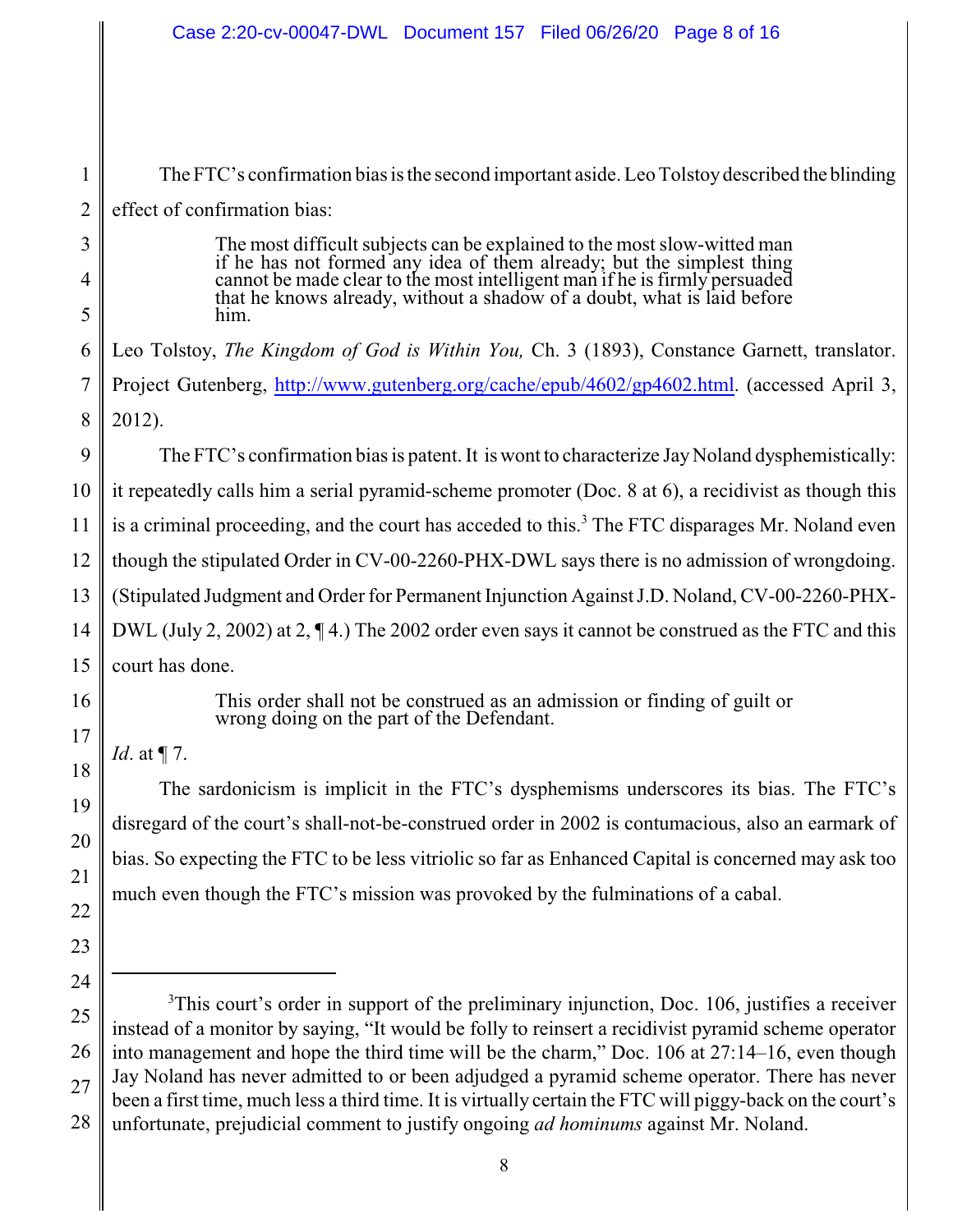



Rylie Qualls

 uke Curry & Wife

 The vendetta sparking the FTC is because Luke Curry, a married man and father of three, was having an affair with Rylie Qualls. Exhibit A, ¶ 9. Qualls was fired, and Curry was demoted and signed a disciplinary agreement that strictly limited his activities. *Id*., ¶ 10. Curry could not abide the agreement he made, so he quit. Curry, then, got his friends to file the consumer complaints—false complaints—on which the FTC acted. *Id*. ¶ 11. The FTC, in other words, is helping Luke Curry exact revenge for getting caught committing adultery. *Id*., ¶ 12.

 Jason Johnson was and is one of Luke Curry's good friends and a party to getting the FTC to punish Jay Noland and his companies. *Id*., ¶ 13. Johnson was elated when the FTC filed suit. He crowed to an affiliate of Success By Health, Francois Hewing, when the FTC filed this case, "They fukd up . . . . blasted their ass!! More to come . . . ." Exhibit C, Declaration of Francois Hewing.

 Johnson's text did not have the desired effect because Hewing, as can be seen by the sidebar, did not agree with Johnson's venom; Hewing did not think anyone had been hurt, or that any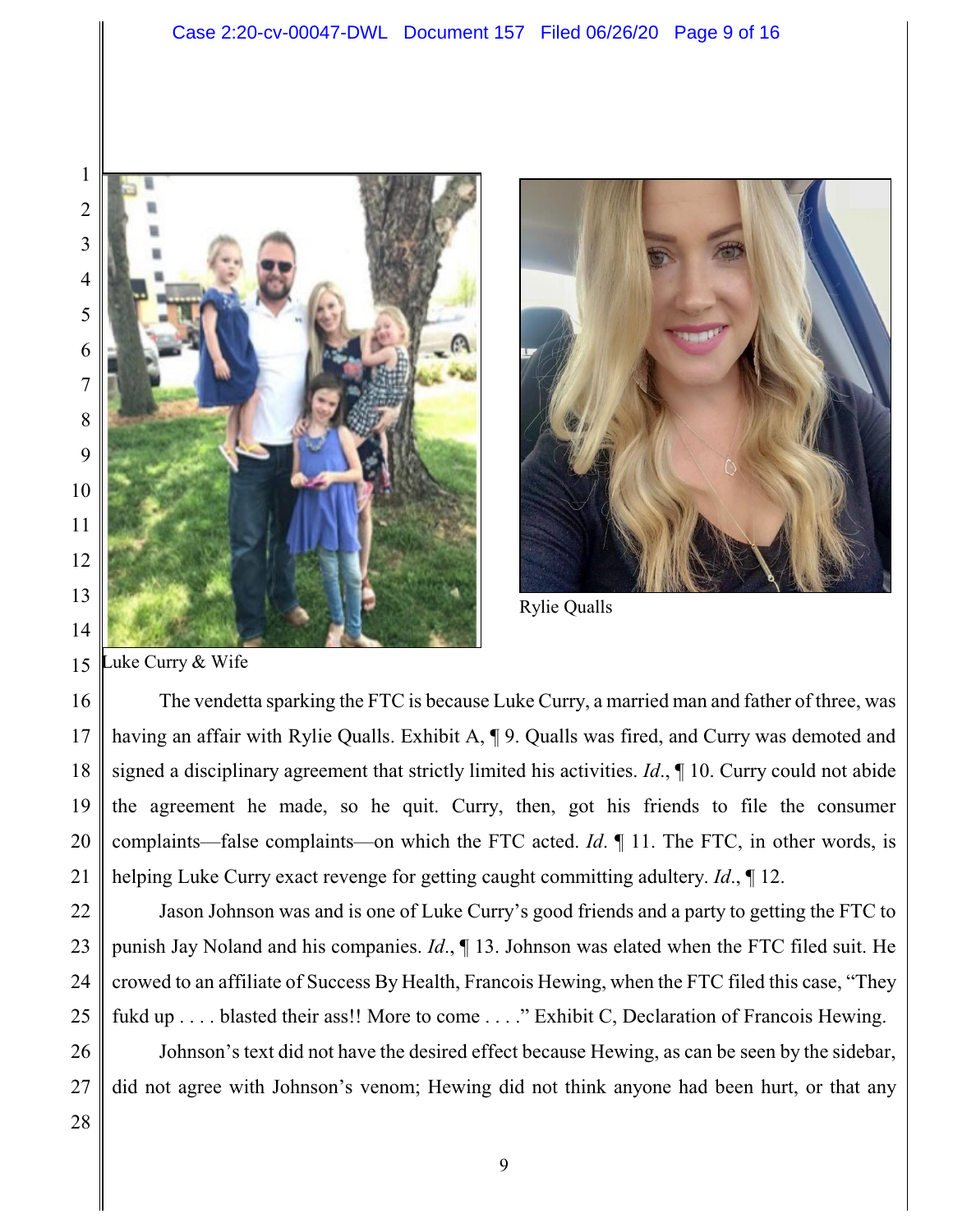1  $\mathfrak{D}$ 3 4 misrepresentations had been made to anyone. Nor does anyone else, excluding Luke Curry's cabal. *See* Declarations attached to Objection to Receiver's Fees, Doc. 146-1 and 146-2.

5 6 7 8 9 10 11 12 13 14 Unfortunately, the FTC drank the Kool-aid and extrapolated. But the FTC was indirect. It did not make Enhanced Capital a defendant; it used its influence to get from receiver what it could not ask of this court: it had Enhanced Capital designated as a Receivership Entity by the receiver, not the court. The FTC supposes Enhanced Capital is a culpable party hurting people even though the affiliates or even the customers ofCorporate Defendants do not think they have been hurt, and there are no complaints against Enhanced Capital, not even from the Curry Cabal.

15 16 17 18 19 20 21 22 23 24 25 26 The defendants will win this case unless this court prevents them from generating the money to defend themselves; Enhanced Capital is the vehicle for that defense. To foreclose the defendants from earning money to pay attorneys' fees is particularly unfair when the business of Enhanced Capital and the business the defendants wish to conduct has never had and will not have anything to do with operating a multi-level marketing program. Indeed, in accordance with the provisions of Part XI of the preliminary injunction (Doc. 109, p. 11), the details of the business Enhanced Capital will conduct are as follows:

27 28 1. The name of the business entity: Enhanced Capital Funding, a Nevada corporation.

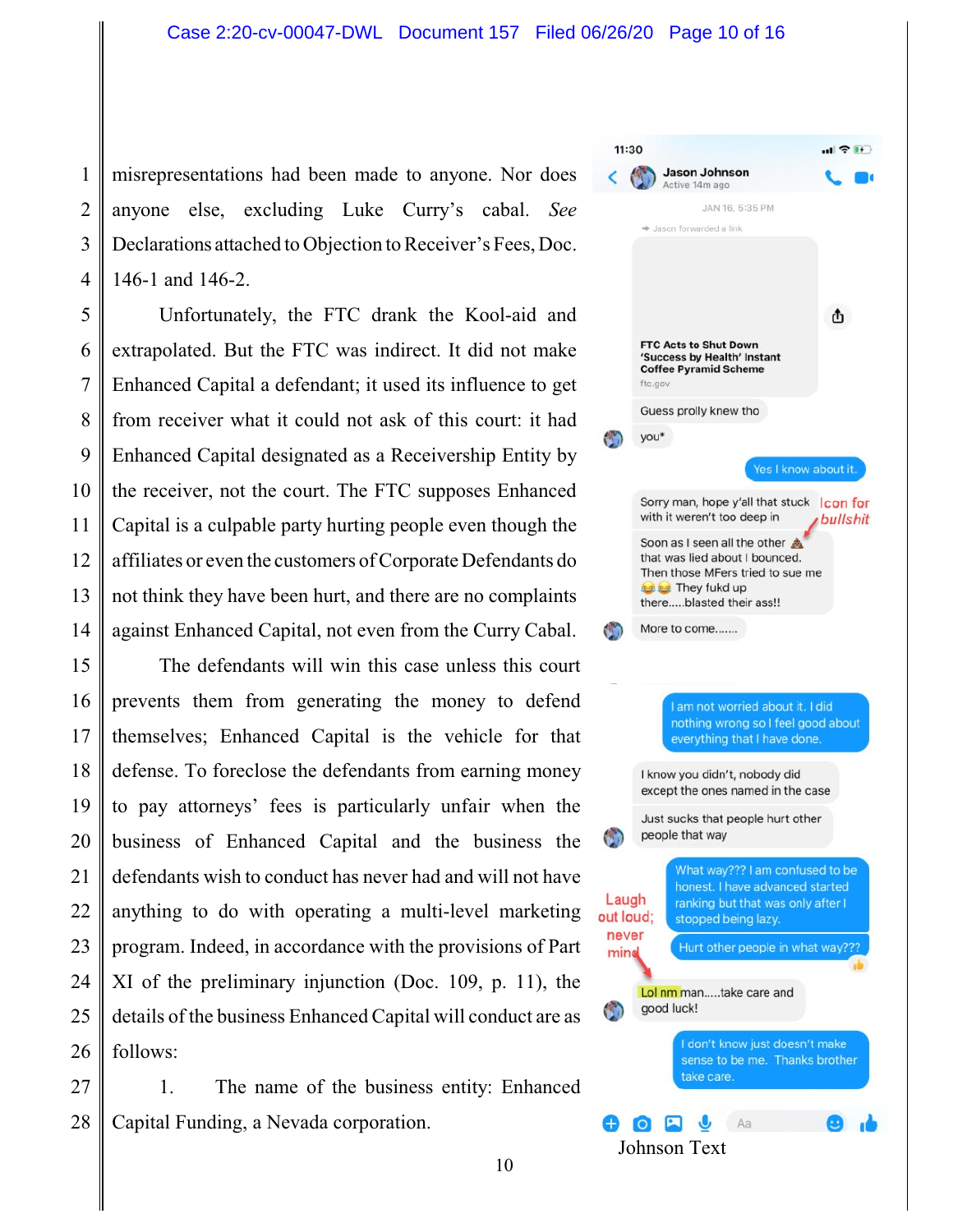1 2 2. Address and phone number: 1452 W. Horizon Ridge Parkway, Suite 503, Henderson, NV 89012, 760-230-8916.

3 4 5 3. James Noland is the sole owner, officer, and director of the company. It is anticipated, however, that Scott Harris and Tommy Sacca will become involved as managers or employees of some sort so that they can earn money along with Jay Noland.

6 7 4. Detailed description of the business entity's intended activities: Business consulting, product formulation, software creation, and consulting.

8 9 10 11 12 13 14 15 16 17 Enhanced Capital Funding does business consulting that helps organizations improve their performance, primarily through analysis of existing business problems and development of plans for improvements. Exhibit A, ¶ 14. Product formulation services involves consultation, research, and tests with respect to ingredient materials, how ingredients behave and interact, how to provide enhanced properties improving processing and delivery of an active ingredient in a convenient and useable form for human consumption or use. *Id*., at ¶ 15. It includes creating a particular product formulation. *Id*., at ¶ 16. SaaS (Software as a Service) method is used; it is a software licensing and delivery model in which software is licensed on a subscription basis or purchased while being centrally hosted. The systems can be created for virtually any industry on demand. *Id*., at ¶ 17. None of these activities involve multi-level marketing. *Id*., at ¶¶ 3, 18.

18 19 20 The fact that Enhanced Capital has never been and will not be involved in multi-level marketing does not impress the receiver or the FTC. They will point to the court's definition of *Receivership Entities* to object to the release of Enhanced Capital:

> Corporate Defendants as well as any other entity that has conducted any business related to Defendants' marketing of programs, opportunities, or services offered bySuccess ByMedia, including receipt of Assets derived from any activity that is the subject of the complaint in this matter, and that the receiver determines is controlled or owned by any defendant.

- 21
- 22
- 
- 23

24

Doc. 109 at p. 3; Doc. 19 at p. 5.

25 26 27 28 Plainly, the receiver is acting as the FTC's majordomo, running the Corporate Defendants (liquidating them, actually)like the FTC believes they should be run, and that includes the non-party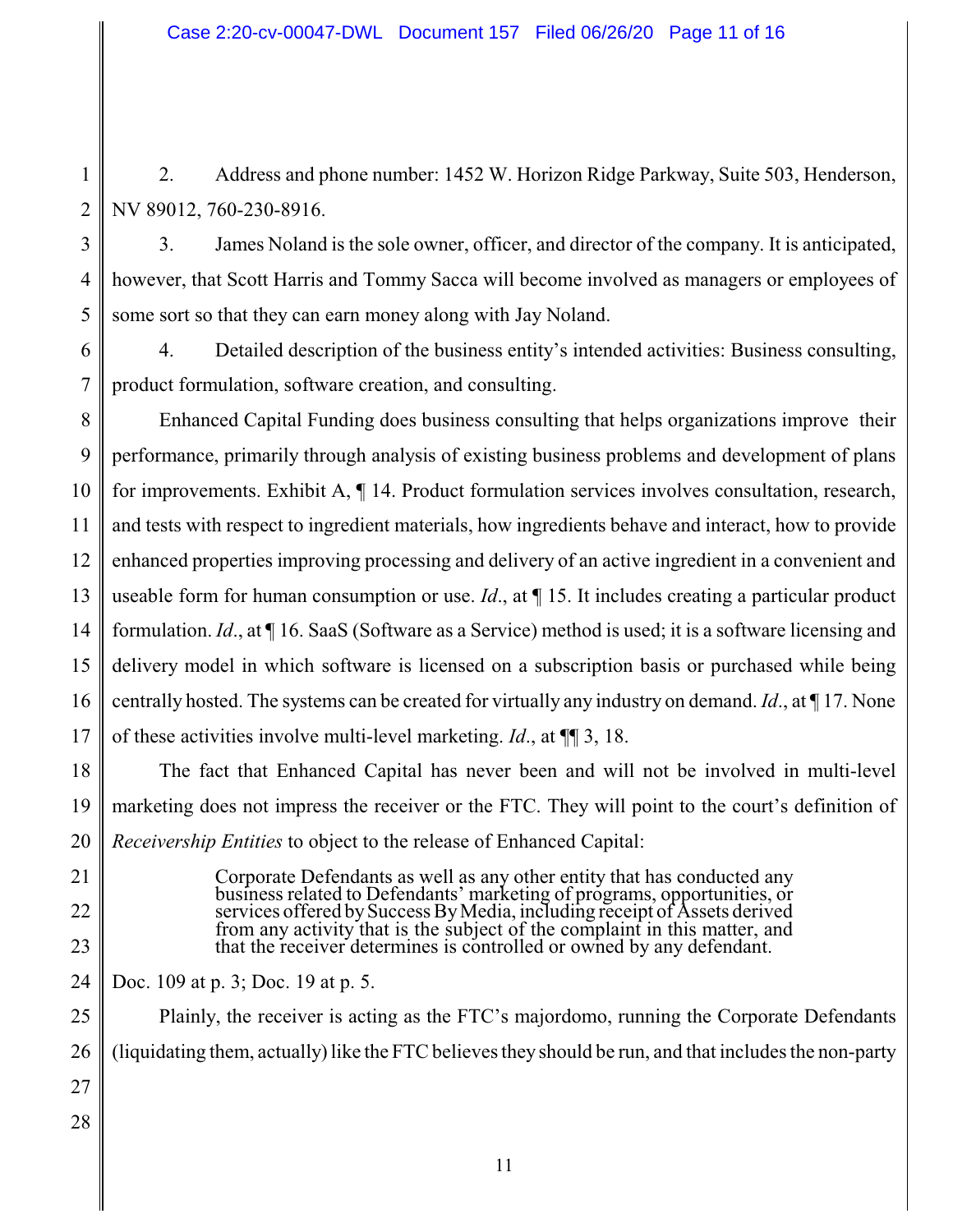1 2 but *de facto* defendant, Enhanced Capital. The FTC had the receiver freeze the assets of Enhanced Capital.<sup>4</sup>

3 4 5 6 7 Notwithstanding the forward-looking policy of § 13(b) of the Federal Trade Commission Act—prohibiting unfair or deceptive trade practices—and the questionable right of the FTC to recover restitution from the Corporate Defendants, the FTC/receiver want to ignore the separate corporate identity of Enhanced Capital by relying on the over broad definition of *Receivership Entities*. They want to kill Enhanced Capital like they are killing the Corporate Defendants.

8 9 10 11 The mortal wounds being wreaked on the Corporate Defendants should not be allowed, but the wreckage being made of Enhanced Capital is particularly egregious because there is not even one allegation of wrongdoing by Enhanced Capital. *Liu v. SEC* does not permit this court to countenance the seizure of Enhanced Capital.

12 13 14 15 The wreckage Enhanced Capital seeks to avoid by this motion is underscored by the flotsam being made of the Corporate Defendants before they can even get to trial. An example of the receiver's/FTC's scuttling of the Corporate Defendants underscores why Enhanced Capital wants free of the Receivership-Entities dragnet.

16 17 18 The example is from a Wharton MBA, a retired Senior Vice President of Pepsi-Cola North America, Robert Mehler.<sup>5</sup> He wrote an email to the receiver on June 8, 2020, complaining to the receiver about product he and others want to purchase but cannot. Exhibit D, Declaration of Robert

<sup>19</sup> 20

<sup>22</sup> 23 <sup>4</sup>Enhanced Capital licensed formulas to Success By Media in January 2017. Exhibit A, ¶ 19. These licenses provide the basis upon which Success By Health can market products. *Id*., at ¶ 20. In other words, the license agreement is what enables the receiver to market products she is liquidating and must, to the thinking of the FTC and the receiver, give plenary control over Enhanced. The receiver is not paying royalties to Enhanced Capital in breach of contract. *Id*.

<sup>24</sup> 25 26 27 28 <sup>5</sup>A declaration to Mehler was attached to the objection to the receiver's request for fees, Doc.146-2, p.42–45. Mehler was a Senior Vice President running one of five arms of a distributorship for Pepsi-Cola North America. He has an MBA from the Wharton School of Business. Very successful. Very well educated. His declaration at Doc. 146-2 shows that he knows first-hand that the FTC's allegations in this case are specious, and he knows the receiver is killing the corporate defendants, as is made perspicacious by Mehler's declaration attached to this motion as exhibit C.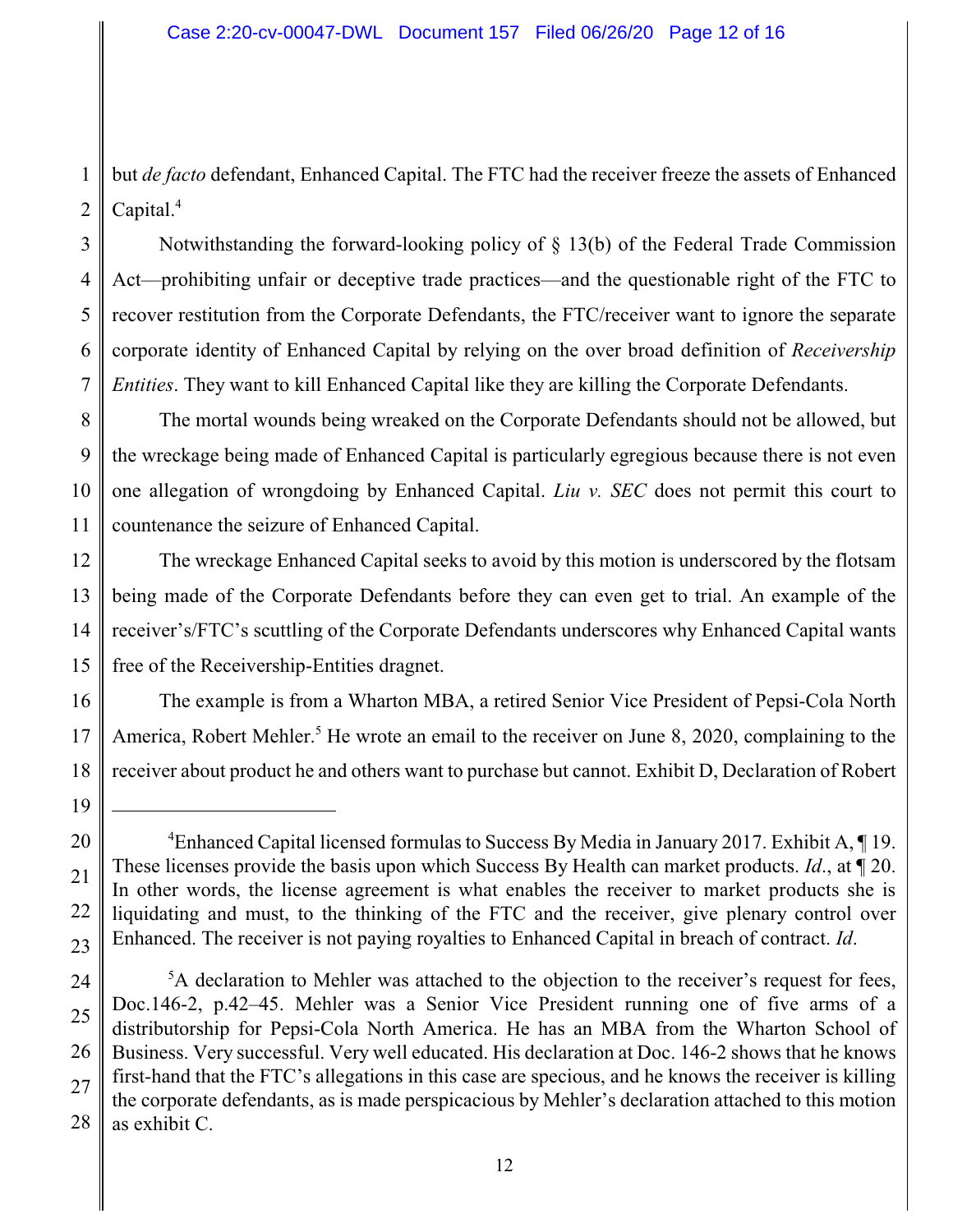| 1      | Mehler (June 19, 2020). The receiver did not respond, but she did forward the email to the FTC,                                                                                                           |  |  |
|--------|-----------------------------------------------------------------------------------------------------------------------------------------------------------------------------------------------------------|--|--|
| 2      | which immediately sent Mehler a subpoena citing Mehler's email.                                                                                                                                           |  |  |
| 3<br>4 | The "dozens of texts and emails from SBH affiliates desperately looking<br>for SBH products" referenced in your June 8, 2020 email to Kimberly Friday, Daryl Williams, and Warren Stapleton.              |  |  |
| 5      | <i>Id.</i> , exhibit D-2 at 5, see highlighted portion of the subpoena.                                                                                                                                   |  |  |
| 6      | Mehler complained on June 8, 2020, about the receiver's ineptitude, "outrage regarding your                                                                                                               |  |  |
| 7      | inept abilities" and "financially destroying what was a viable business entity," the same complaints                                                                                                      |  |  |
| 8      | made in the dozens of declarations about the receiver/FTC attached to the objection to payment of                                                                                                         |  |  |
| 9      | the receiver's fees. Doc. 146-1, 146-2.                                                                                                                                                                   |  |  |
| 10     | Mehler's second email on June 12, 2020, asks a pointed question:                                                                                                                                          |  |  |
| 11     | Just who [sic] is Kim Friday and Warren [Stapleton] working for that my letter to them gets no direct response, but is immediately in the hands of                                                        |  |  |
| 12     | he FTC.                                                                                                                                                                                                   |  |  |
| 13     | Just whose interest is she furthering as receiver? Happily paid by SBH,                                                                                                                                   |  |  |
| 14     | seemingly working on behalf of the FTC.                                                                                                                                                                   |  |  |
| 15     | Id.<br><b>Summary</b>                                                                                                                                                                                     |  |  |
| 16     | The gravamen of the FTC's complaint is multi-level recruiting without product sales rather                                                                                                                |  |  |
| 17     | than multi-level marketing that only pays commissions out of proceeds of product. The FTC's                                                                                                               |  |  |
| 18     | complaint has nothing to do with the business of Enhanced Capital in the past or as planned. But the                                                                                                      |  |  |
| 19     | receiver and the FTC want to impale Enhanced Capital while liquidating the Corporate Defendants. <sup>6</sup>                                                                                             |  |  |
| 20     | The owner of Enhanced Capital does not want Enhanced Capital liquidated. The owner wants                                                                                                                  |  |  |
| 21     | Enhanced Capital free to operate.                                                                                                                                                                         |  |  |
| 22     |                                                                                                                                                                                                           |  |  |
| 23     |                                                                                                                                                                                                           |  |  |
| 24     |                                                                                                                                                                                                           |  |  |
| 25     | ${}^6$ This liquidation is obvious from the reports filed by the receiver in this matter, Doc. 82,<br>Receiver's Initial Report (Feb. 10, 2020), and Doc. 139-1, Receiver's Second Report (May 12,        |  |  |
| 26     | 2020). The defendants will shortly file a motion objecting to the receiver's liquidation of companies<br>during the neglector of the lawsuit because there is no final determination that these companies |  |  |
|        |                                                                                                                                                                                                           |  |  |

27 28 during the pendency of the lawsuit because there is no final determination that these companies should be put out of business. The preliminary remedy should be limited to preventing the violation of law, not a death penalty for the Corporate Defendants.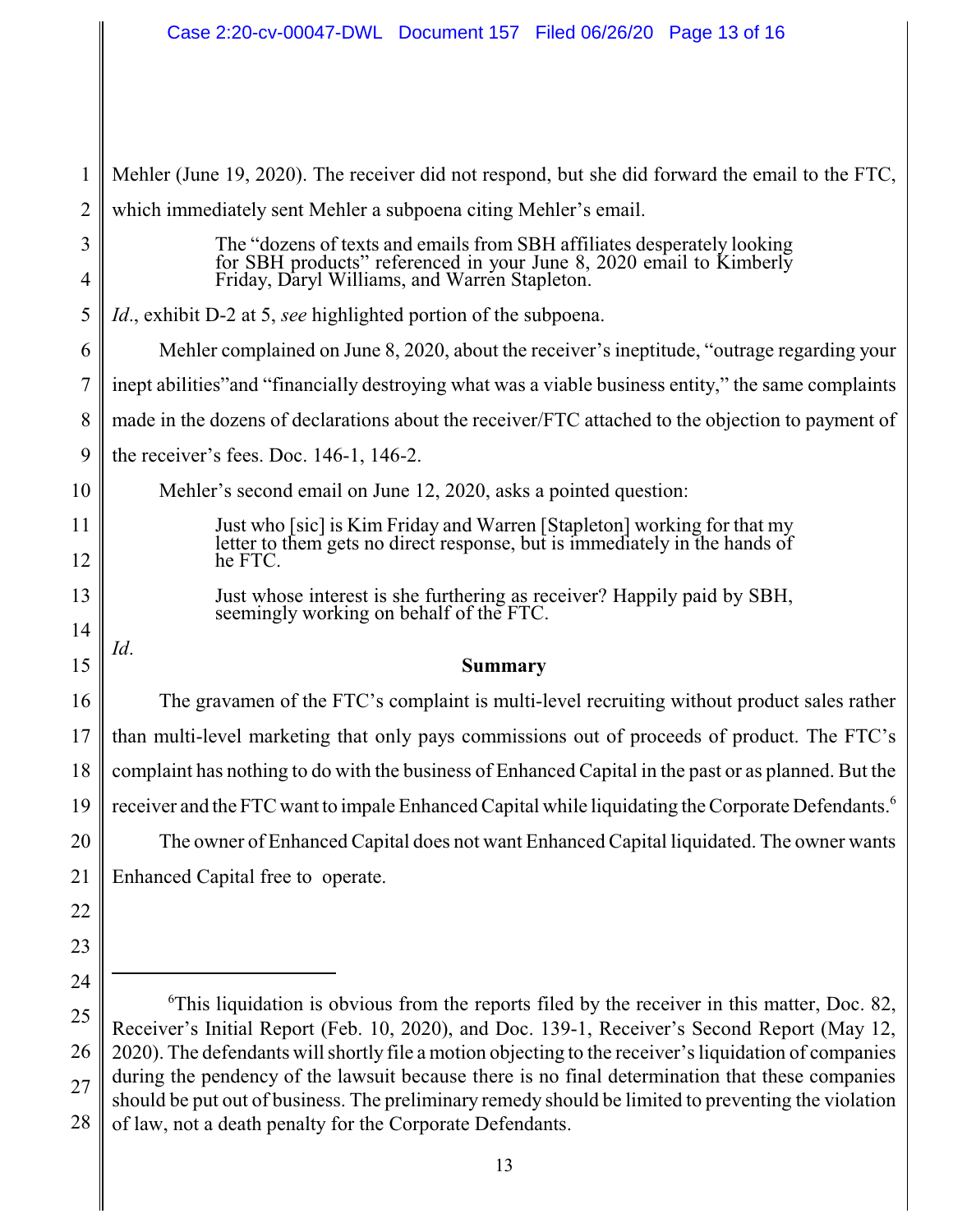1 2 3 4 The preliminary injunction in this case surely cannot be read to allow the receiver to assume full control of whatever the FTC/receiver determines—without a hearing or trial—is a Receivership Entity. Surely, this court did not intend to place the burden of persuasion on the ensnared non-party to free itself.

5 6 7 8 The receiver has her knee on the neck of a company that was in existence more than ten years before any multi-level marketing by Success By Heath. This victim—Enhanced Capital—has never done anything wrong, and there is no allegation that it has done anything illegal. So why is it in prison?

9 10 11 12 13 The preliminary injunction gives the receiver the questionable right to identify a non-party entity as a Receivership Entity (Doc. 109, Preliminary Injunction at 16, § Part XIV(U) (Feb. 28, 2020).), but the designation of Enhanced Capital cannot be right. It is wrong. The preliminary injunction order also allows a challenge to the designation of Enhanced Capital as a Receivership Entity. This motion is that challenge.<sup>7</sup>

14 15 16 17 18 Hopefully, the court can recognize that this motion is made by the owner of Enhanced Capital rather than the company only to avoid a claim that the undersigned is contumacious or usurping the receiver/FTC. This really should be a motion on behalf of Enhanced Capital, but the receiver controls whether Enhanced Capital can even have its own lawyer, which is the subject of a pending motion.

19 20 21 22 23 Enhanced Capital had money in two of its own bank accounts seized by the receiver and transferred to the receiver's bank. The total funds seized are shown in the receiver's second report, \$8,177.69. Doc. 139-1, Receiver's Second Report (May 12, 2020), exhibit 3. As a part of the release of Enhanced Capital from the receiver's pale, the defendants request that the money taken or frozen that belongs to Enhanced Capital be unfrozen and returned to it.

<sup>25</sup> 26 27 28 <sup>7</sup>Another aside is important. The receiver's first report, Doc. 82, was filed on February 10, 2020, two days before the preliminary injunction. There was no meaningful opportunity, therefore, for the defendants—or Enhanced Capital—to counter the receiver's findings, a due process violation. Nonetheless, this court gave great weight to the receiver's initial report when it issued the preliminary injunction. This will be the subject of a motion yet to be filed.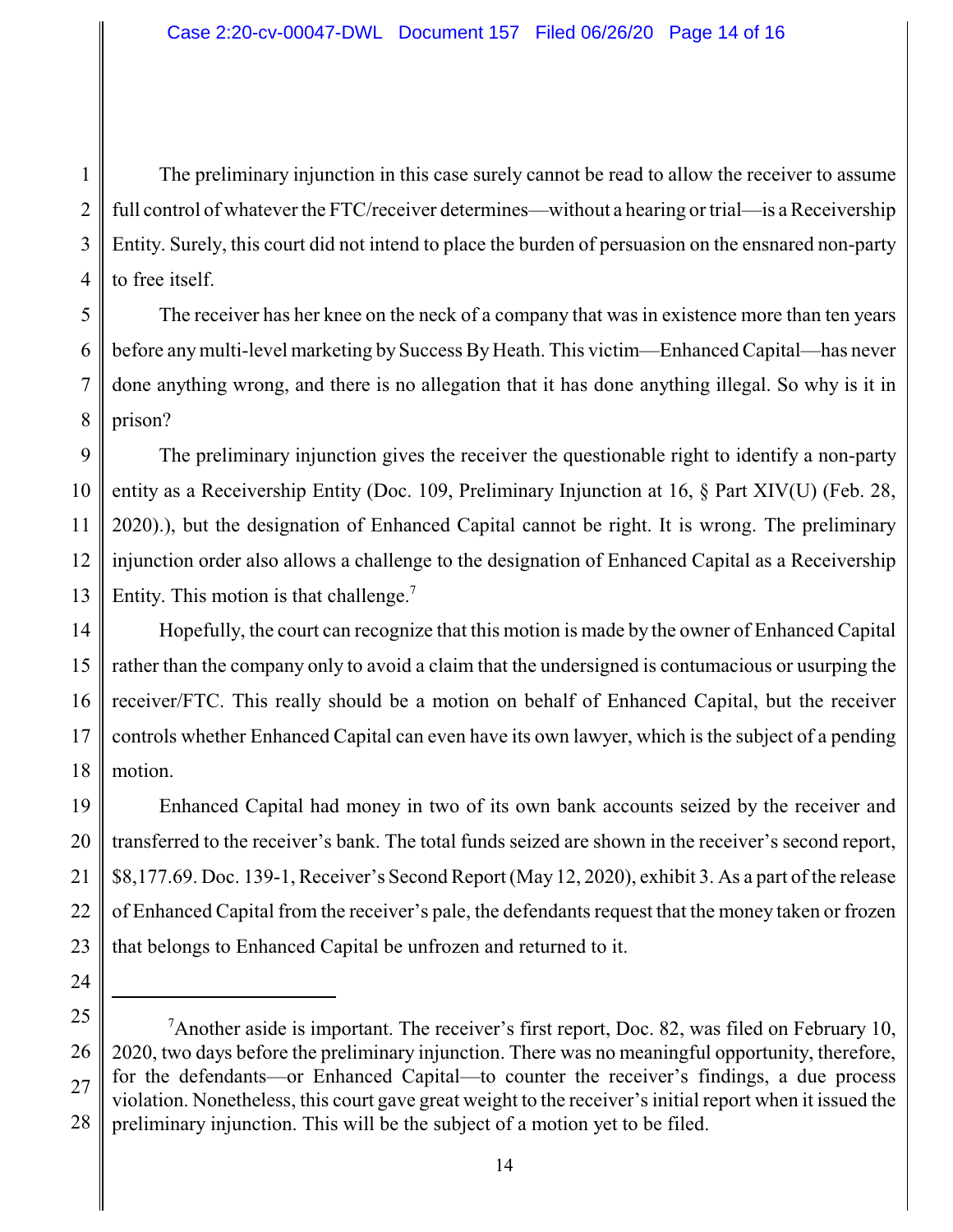1 2 3 4 5 6 7 8 9 10 Finally, the purpose of the receiver in this case was the location and preservation of Assets related to what the court concluded will likely be determination after trial that Success By Media engaged in an illegal pyramid scheme. That preliminary order, of course, is subject to change before and after trial, and the defendants believe the court will change its mind when the court is presented with honest-in-substance evidence.<sup>8</sup> So the preliminary nature of the proceedings thus far and the charge of the receiver to maintain Assets does not allow the receiver to destroy the Assets, to kill the Corporate Defendants, and take control and kill non-party Enhanced Capital. The Corporate Defendants will soon be dead because of what the receiver is doing. As soon as the Corporate Defendants are dead—out of business—the FTC will have won because there will be nothing left to litigate and the Corporate Defendants will be deprived of due process as a result.

11 12 13 14 Other motions will to be filed highlighting the improper conduct of the receiver to date and seeking appropriate relief. This motion just asks that the court free Enhanced Capital and its assets (seized without due process) so that it can conduct business, allowing Enhanced Capital and the individual defendants to live and defend themselves.

Respectfully submitted this 26th day of June, 2020.

 */s/ Daryl M. Williams*  Daryl M. Williams (004631) Williams|Mestaz, LLP  $6225$  North  $24^{\text{th}}$  Street, Suite 125 Phoenix, Arizona 85016 [dwilliams@williamsmestz.com](mailto:dwilliams@williamsmestz.com) (602) 256-9400 Attorneys for James and Lina Noland, Scott Harris, and Thomas Sacca

15

16

17

18

19

20

21

22

<sup>24</sup> 25 26

<sup>27</sup> 28  ${}^8$ This belief is based on the fact that it is clear that representations and arguments made by the FTC to obtain the TRO and preliminary injunction are false, demonstrably so. In other words, the court was misled. This lack of candor by the FTC will be the subject of future motion practice.